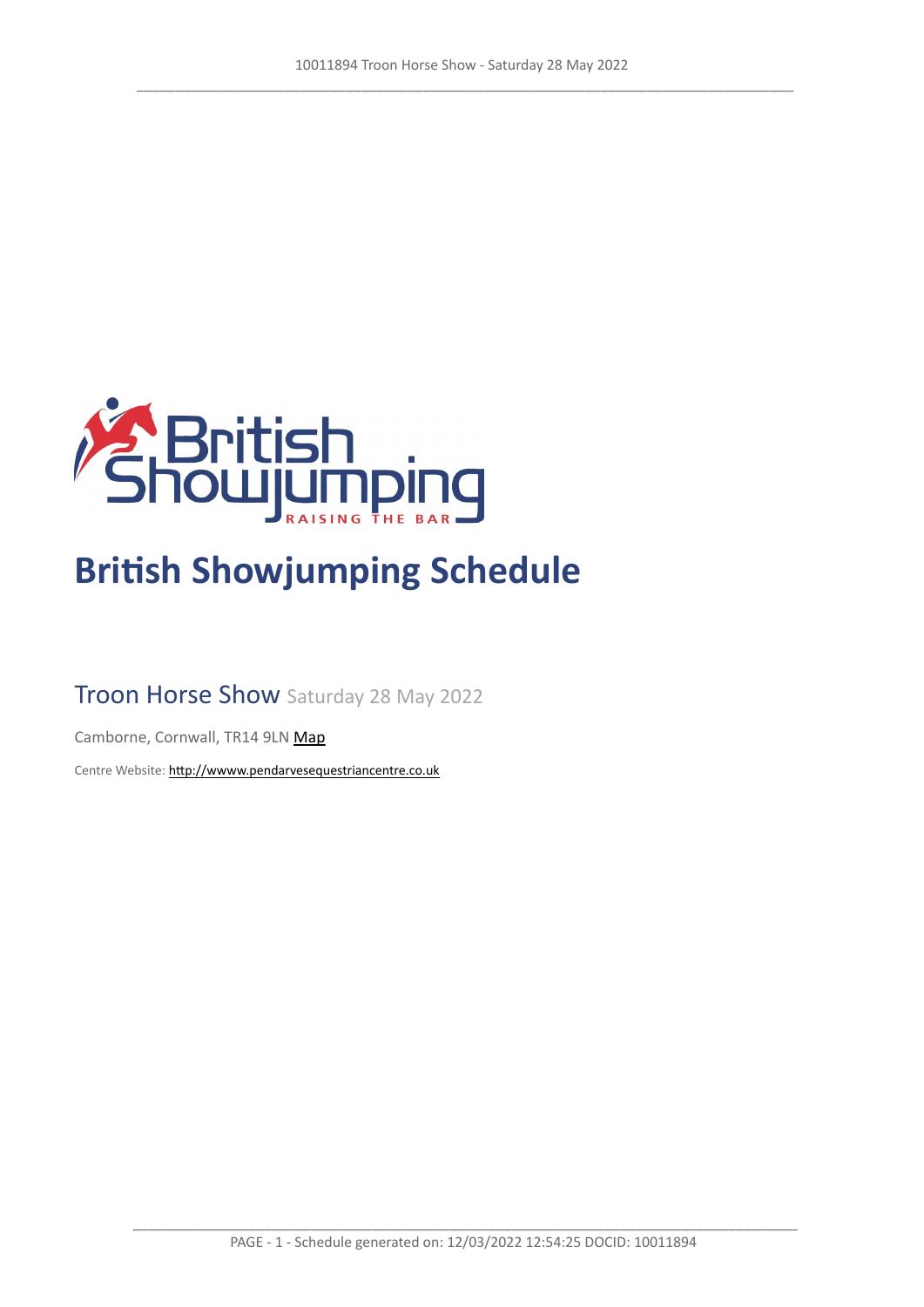### Show Secretary

Show Secretary: Mrs Sally Weedon, Tel: 01209 710869, Email: <sally@pendarvesequestriancentre.co.uk>

# **Officials**

Chair of Judges Penny Harvey Lead Officials: Arena 1 Penny Harvey Judges Sue Jones Course Designers Clive Phillips

#### First Aid Charges

First Aid is provided by the show organiser, so there won't be a separate charge for this service.

## More Information

More information about facilities and amenities at this location can be obtained from the **[Centre](http://wwww.pendarvesequestriancentre.co.uk) [home](http://wwww.pendarvesequestriancentre.co.uk) [page](http://wwww.pendarvesequestriancentre.co.uk)** 

# Refund of Entry Fees

Affiliated shows are required to repay 50 % of the entry fees in respect of all entry cancellations which are received by the Show Organiser not later than 48 hours before noon of the day on which the first affiliated competition of the show is scheduled to start except in those circumstances outlined in Rule 79.5.

# Saturday 28 May 2022

#### Class 1a - 09:00 - Arena 1 - Equissage Pulse Senior British Novice First Round

Rule 316. Single Phase. Speed 325mpm. Start Height 90cm. **DRAWN ORDER**

Horses (or ponies in pony competitions) may compete in one section only. In the event of insufficient entries lower prizes will be withheld. Rule - 76.6

Entry qualifications: to be ridden by Adult, Associate or Junior Members

a) For horses in Grade C that have not won a total of 125 points. Four Double Clears will qualify - in accordance with Rule 316.6.

b) For all horses born on or after 1 January 2018 irrespective of points. Horses will only be eligible for double clear qualification to Second Rounds if they reach the age of four years or under in the same calendar year as the British Novice Final - in accordance with Rule 316.6.

Qualifies for: Senior British Novice Championship - Second Round.

Qualifying period: 1st May - 30th April inclusive.

Numbers to qualify: Those horses which jump a clear round in the first round, followed by a clear round in the jumpoff, in at least four British Novice First Round competitions held in any qualifying period will qualify to compete in the British Novice Second Rounds, irrespective of their placings for prize money in those competitions, which will be determined by the normal Table A rules (Rule 191). Horses in the class must go in to the jump-off and go clear to gain a double clear round qualification.

If combined with an open:

In Category 1 Shows and in the event of 30 starters or more the Open and the British Novice section will be split with two sets of prize money awarded.

In Category 2 Shows the sections must always be split with two sets of prize money awarded, irrespective of starters.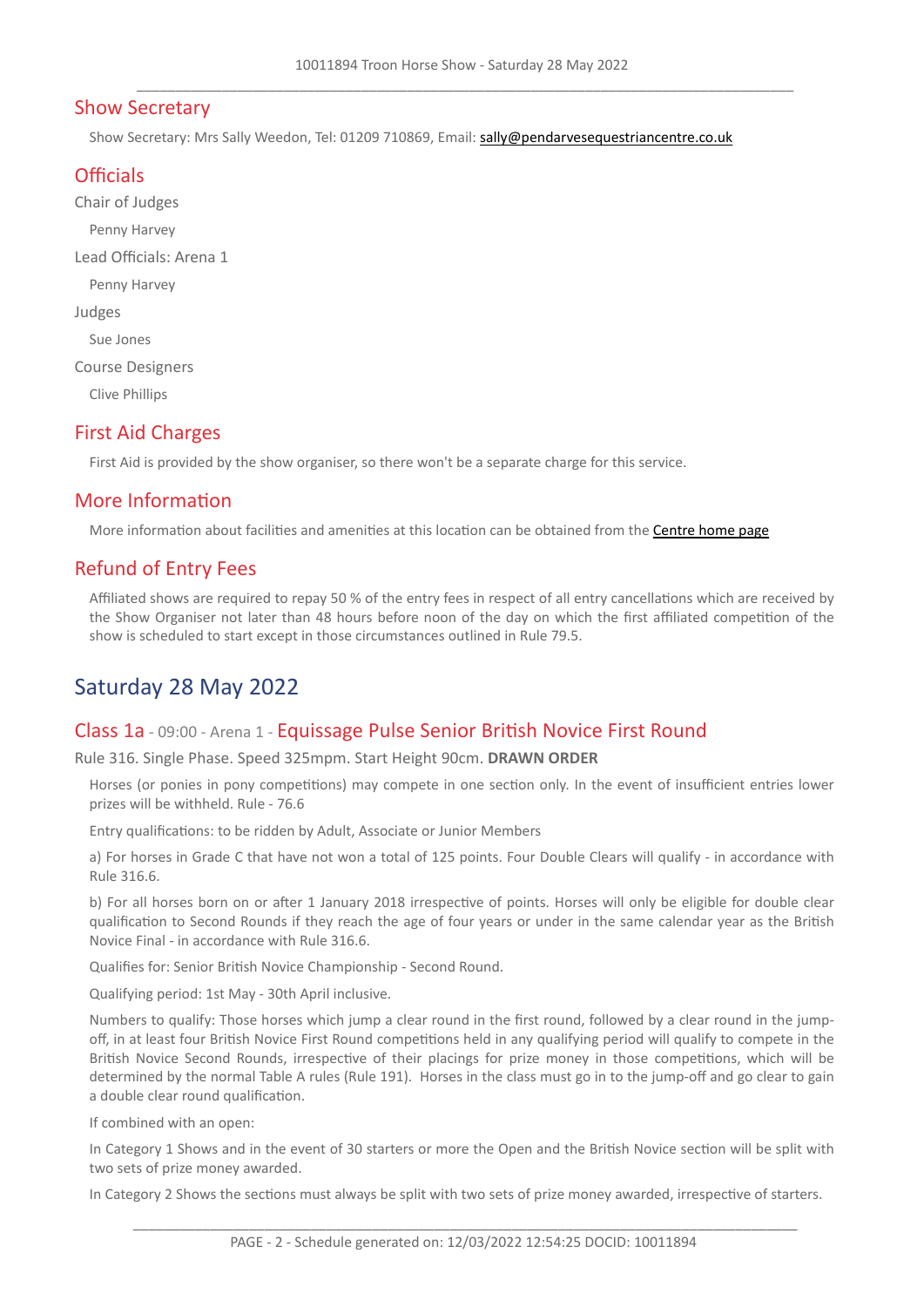Prizes: 1st: £50.00, 2nd: £40.00, 3rd: £30.00, 4th: £25.00, 5th: £20.00, Total: £165.00. **Entry Fee = £18.00 (Pre-Entry £18.00)**

#### Class 1b - 09:00 - Arena 1 - Senior 90cm Open

Single Phase. Speed 325mpm. Start Height 90cm. **DRAWN ORDER**

For registered horses in Grades: A, B & C. Ridden by Adult, Associate or Junior Members who will be aged 12 years or over in the current calendar year. Horses (or ponies in pony competitions) may compete in one section only. In the event of insufficient entries lower prizes will be withheld. Rule - 76.6

Prizes: 1st: £50.00, 2nd: £40.00, 3rd: £30.00, 4th: £25.00, 5th: £20.00, Total: £165.00. **Entry Fee = £18.00 (Pre-Entry £18.00)**

#### Class 2a - Arena 1 - Nupafeed Supplements Senior Discovery - First Round

Rule 314. Single Phase. Speed 325mpm. Start Height 1.00m. **DRAWN ORDER**

Horses (or ponies in pony competitions) may compete in one section only. In the event of insufficient entries lower prizes will be withheld. Rule - 76.6

Entry qualifications: to be ridden by Adult, Associate or Junior Members.

a) For horses in Grade C that have not won a total of 225 points. Four Double Clears will qualify - in accordance with Rule 314.6.

b) For all horses born on or after 1 January 2017 irrespective of points. Horses will only be eligible for double clear qualification to Second Rounds if they reach the age of five years or under in the same calendar year as the Discovery Final - in accordance with Rule 314.6.

Qualifies for: Nupafeed Supplements Discovery Championship Second Round.

Qualifying period: 1st May-30th April inclusive.

Numbers to qualify: Those horses that jump a clear round in the first round, followed by a clear round in the jump-off, in at least four First Round competitions held in any qualifying period, will qualify to compete in the Senior Discovery Second Rounds, irrespective of their placings for prize money in those competitions, which will be determined by the normal Table A Rules (Rule 191). Horses in the class must go in to the jump-off and go clear to gain a double clear round qualification.

If combined with an open:

In Category 1 Shows and in the event of 30 starters or more the Open and the Discovery section will be split with two sets of prize money awarded.

In Category 2 Shows the sections must always be split with two sets of prize money awarded, irrespective of starters.

Prizes: 1st: £50.00, 2nd: £40.00, 3rd: £30.00, 4th: £25.00, 5th: £20.00, Total: £165.00. **Entry Fee = £20.00 (Pre-Entry £20.00)**

#### Class 2b - Arena 1 - Senior 1.00m Open

Single Phase. Speed 325mpm. Start Height 1.00m. **DRAWN ORDER**

For registered horses in Grades: A, B & C. Ridden by Adult, Associate or Junior Members who will be aged 12 years or over in the current calendar year. Horses (or ponies in pony competitions) may compete in one section only. In the event of insufficient entries lower prizes will be withheld. Rule - 76.6

Prizes: 1st: £50.00, 2nd: £40.00, 3rd: £30.00, 4th: £25.00, 5th: £20.00, Total: £165.00. **Entry Fee = £20.00 (Pre-Entry £20.00)**

#### Class 3a - Arena 1 - Senior Newcomers - First Round

Rule 312. Single Phase. Speed 325mpm. Start Height 1.10m. **DRAWN ORDER**

In the event of 30 or more starters the class will be split and two sets of prize money awarded. Horses (or ponies in pony competitions) may compete in one section only.

Entry qualifications: to be ridden by Adult, Associate or Junior Members.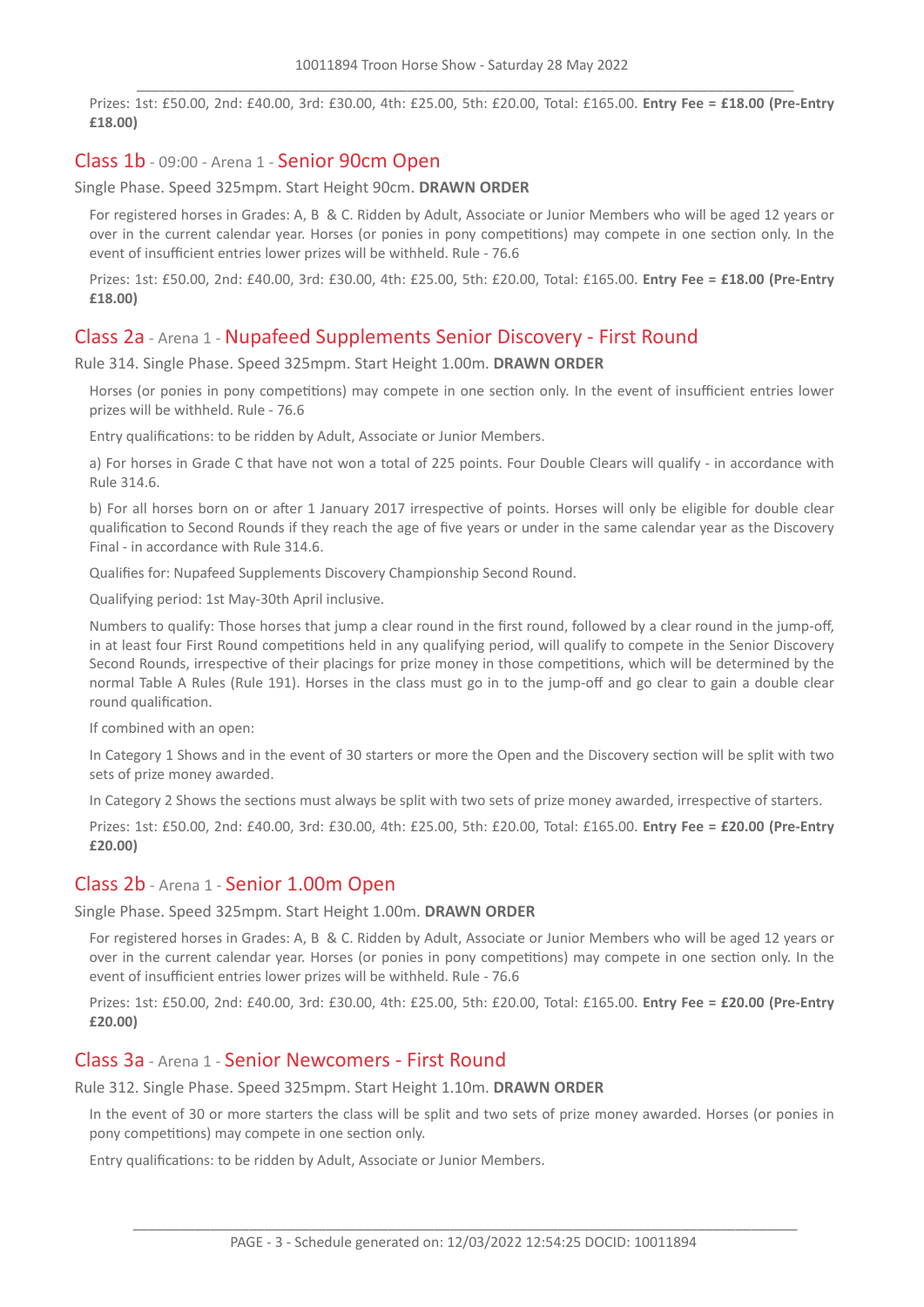(a) For registered horses in Grade C that have not won a total of 375 points. Four double clears will qualify - in accordance with rule 312.6

(b) For all horses born on or after 1st January 2016, irrespective of Points. Horses will only be eligible for double clear qualification to Second Rounds if they reach the age of six years or under in the same calendar year as the Newcomers Final - in accordance with Rule 312.6.

Qualifies for: Senior Newcomers Second Round.

Qualifying period: The Senior Newcomers Second Round qualifying period for 2021/2022 (2022 second rounds and finals) is 1 May '21– 30 April '22 (subject to revision). The Senior Newcomers Second Round qualifying period for 2022/2023 (2023 second rounds and finals) is 1 May '22– 30 April '23 (subject to revision).

Numbers to qualify: Those horses which jump a clear round in the First Round, followed by a clear round in the jumpoff, in at least four Senior Newcomers First Round competitions in any qualifying period, will qualify to compete in a Senior Newcomers Second Round, irrespective of their placings for prize money in those competitions, which will be determined by the normal Table A Rules (Rule 191). To obtain a double clear qualification, even if the horse is the only clear round, it must jump a jump-off round and jump clear to gain a double clear round.

If combined with an open: In the event of 30 or more starters the class will be split with two sets of prize money.

Prizes: 1st: £100.00, 2nd: £75.00, 3rd: £50.00, 4th: £25.00, 5th: £25.00, 6th: £25.00, Total: £300.00. **Entry Fee = £25.00 (Pre-Entry £25.00)**

#### Class 3b - Arena 1 - Senior 1.10m Open

Rule 312. Single Phase. Speed 325mpm. Start Height 1.10m. **DRAWN ORDER**

For registered horses in Grades: A, B & C. Ridden by Adult, Associate or Junior Members who will be aged 12 years or over in the current calendar year. In the event of 30 or more starters the class will be split and two sets of prize money awarded. Horses (or ponies in pony competitions) may compete in one section only.

Prizes: 1st: £100.00, 2nd: £75.00, 3rd: £50.00, 4th: £25.00, 5th: £25.00, 6th: £25.00, Total: £300.00. **Entry Fee = £25.00 (Pre-Entry £25.00)**

#### Class 4a - Arena 1 - Equitop GLME Senior Foxhunter First Round

Rule 310. Single Phase. Speed 350mpm. Start Height 1.20m. **DRAWN ORDER**

First place rosette kindly sponsored by Equitop GLME In the event of 30 or more starters the class will be split and two sets of prize money awarded. Horses (or ponies in pony competitions) may compete in one section only.

Entry qualifications: to be ridden by Adult, Associate or Junior Members.

(a) For registered horses in Grade C that have not won a total of 700 points. Four double clears will qualify - in accordance with rule 310.6

(b) For all registered horses born on or after 1 January 2015, irrespective of points. Horses will be eligible for double clear qualification to attend second rounds providing they reach the age of seven years or under in the same calendar year as the Foxhunter Final - in accordance with rule 310.6 Four double clears will qualify.

Qualifies for: The Senior Foxhunter Second Round.

Qualifying period: The Senior Foxhunter Second Round qualifying period for 2021/2022 (2022 second rounds and finals) is 1 May '21 - 30 April '22 inclusive. The Senior Foxhunter Second Round qualifying period for 2022/2023 (2023 second rounds and finals) is 1 May '22 – 30 April '23 (subject to revision).

Numbers to qualify: Those horses that jump a clear round in the First Round, followed by a clear round in the jumpoff, in at least four Senior Foxhunter First Round competitions in any qualifying period will qualify to compete in a Second Round, irrespective of their placings for prize money. Horses in the class must go into the jump off and go clear to gain its double clear round qualification.

Those horses that have competed in the Senior Foxhunter Championship in 2021 are not eligible for qualification to the 2022 Championship.

If combined with an open: In the event of 30 or more starters the class will be split with two sets of prize money.

Prizes: 1st: £150.00, 2nd: £100.00, 3rd: £75.00, 4th: £60.00, 5th: £40.00, 6th: £30.00, Total: £455.00. **Entry Fee = £25.00 (Pre-Entry £25.00)**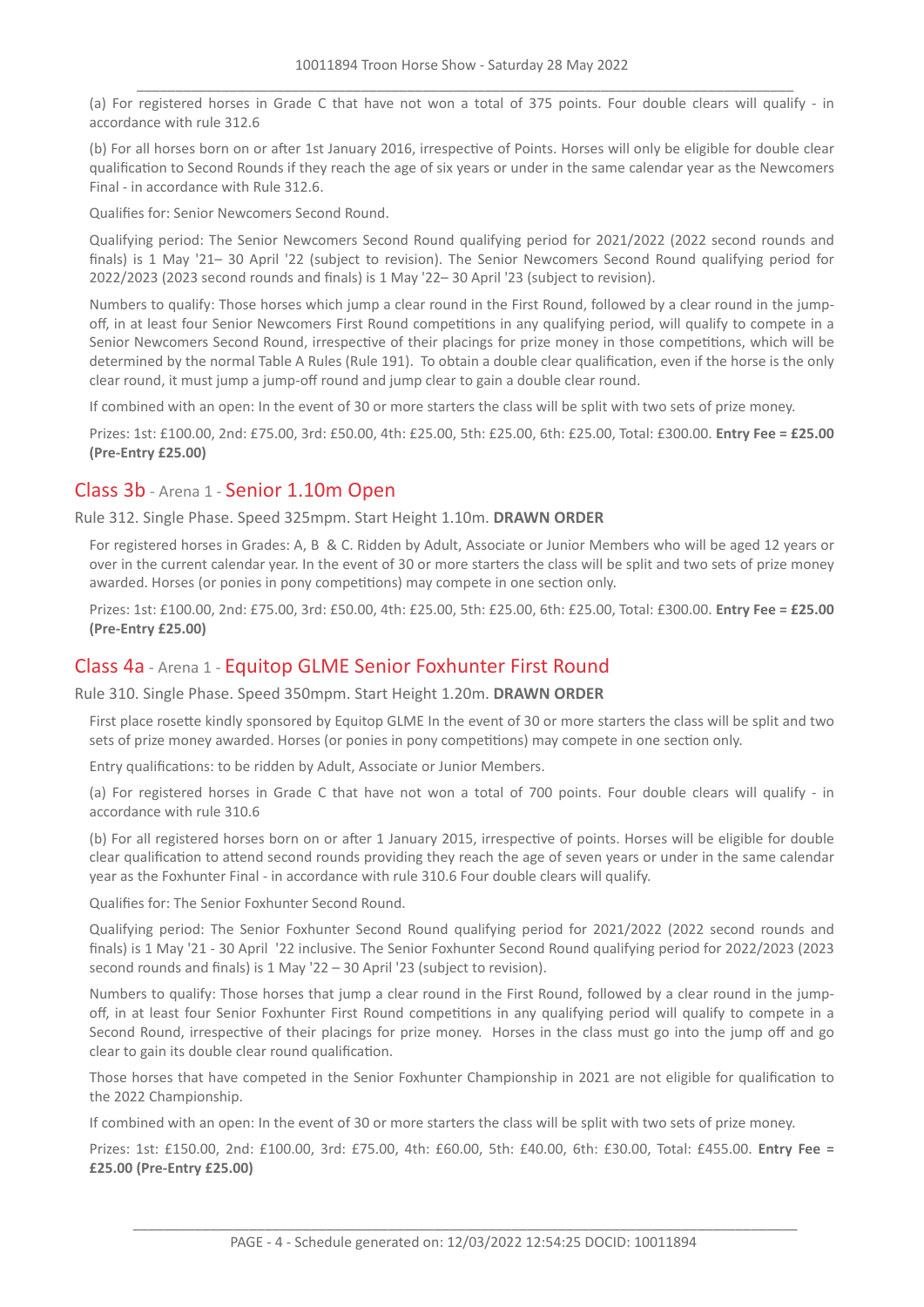#### Class 4b - Arena 1 - Hawkins Motors 1.20m Open

#### Single Phase. Speed 350mpm. Start Height 1.20m. **DRAWN ORDER**

For registered horses in Grades: A, B & C. Ridden by Adult, Associate or Junior Members who will be aged 12 years or over in the current calendar year. In the event of 30 or more starters the class will be split and two sets of prize money awarded. Horses (or ponies in pony competitions) may compete in one section only.

Prizes: 1st: £150.00, 2nd: £100.00, 3rd: £75.00, 4th: £60.00, 5th: £40.00, 6th: £30.00, Total: £455.00. **Entry Fee = £25.00 (Pre-Entry £25.00)**

#### Class 5 - Arena 1 - Mitchell & Webber 1.30m Open

Rule 306. Single Phase. Speed 375mpm. Start Height 1.30m. **DRAWN ORDER**

In the event of insufficient entries lower prizes will be withheld. Rule - 76.6

Open to registered horses to be ridden by Adult, Associate and Junior Members.

Qualifies for: The British Showjumping National Championships.

Qualifying period: 1st July-30th June.

Numbers to qualify: Two double clears to qualify to the final. Double clear qualifications will not be obtained from one round competitions (e.g. Table A4 or Table A (1 Round))

Prizes: 1st: £150.00, 2nd: £100.00, 3rd: £75.00, 4th: £60.00, 5th: £45.00, 6th: £30.00, Total: £460.00. **Entry Fee = £30.00 (Pre-Entry £30.00)**

#### Class 6 - Arena 1 - PLB Horseboxes Accumulator

#### Rule 274. Table A. Speed 375mpm. Start Height 1.25m. **DRAWN ORDER**

In the event of insufficient entries lower prizes will be withheld. Rule - 76.6

The order of starting must be drawn.

This competition takes place over six, eight or 10 obstacles which are progressively more difficult. No combination obstacles are allowed. The progressive difficulty is not solely due to the height and spread of the obstacles, but also to the difficulty of the track.

Points are awarded as follows:

One point for obstacle No. 1 cleared, two points for No. 2, three points for No. 3 etc. with total of 21, 36 or 55 points.

No point is awarded for an obstacle knocked down. Faults other than knock-downs are penalised as for Table A and any of these faults, including time faults, are converted into points and deducted from any jumping points scored.

In the event of equality of points for first place, there will be a jump-off against the clock over a shortened course, over obstacles that may be increased in height and/or spread. The obstacles in the jump-off must be jumped in the same order as in the first round and retain their respective points allotted in the first round.

This competition may also take place directly against the clock.

For the last obstacle of the course, an alternative obstacle may be provided, of which one part may be designated the Joker. The Joker must be more difficult than the alternative obstacle and carry double points. If the Joker is knocked down, the points must be deducted from the total.

Prizes: 1st: £200.00, 2nd: £150.00, 3rd: £100.00, 4th: £75.00, 5th: £60.00, 6th: £45.00, Total: £630.00. **Entry Fee = £30.00 (Pre-Entry £30.00)**

#### Class 7a - Arena 1 - Pony British Novice First Round

Rule 410. Single Phase. Speed 325mpm. Start Height 80cm. **DRAWN ORDER**

Horses (or ponies in pony competitions) may compete in one section only. In the event of insufficient entries lower prizes will be withheld. Rule - 76.6

For registered Ponies in Grade JD, that have not won a total of 150 Points to be ridden by Junior Members, ages as per Rule 77.12/77.13.

Qualifies for: Pony British Novice Championship Second Rounds.

Qualifying period 1st May-30th April inclusive.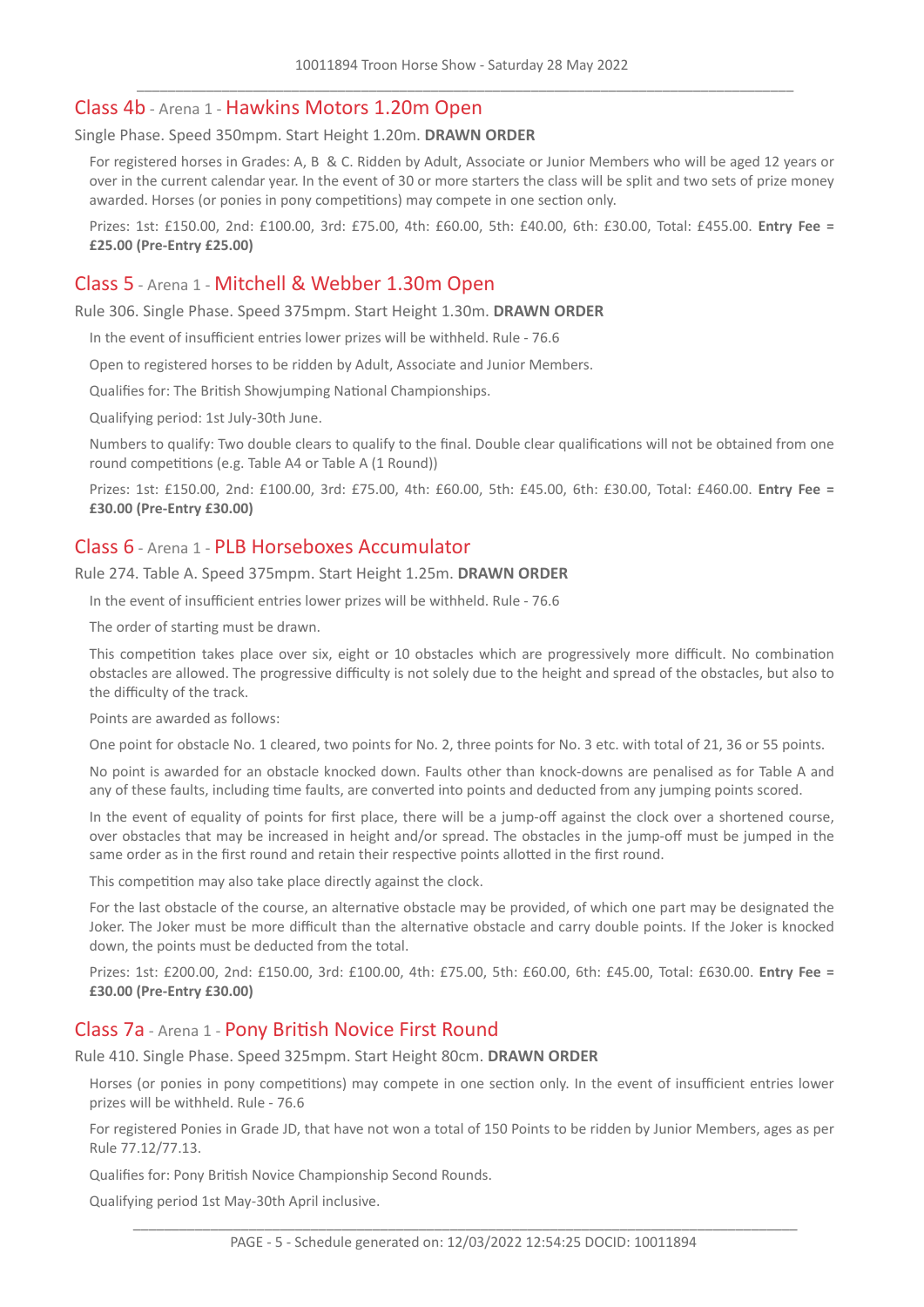Numbers to qualify: Those ponies that jump a clear round in the first round, followed by a clear round in the jump-off, in at least four Pony British Novice First Round competitions held in the qualifying period will qualify to compete in a Pony British Novice Second Rounds. Qualification period: May – April yearly (subject to revision).

If combined with an open: In the event of 15 or more starters this class will be split with two sets of prize money. Ponies may enter one section only.

British Showjumping Boots / Leg Protection Ruling applies to this class, in accordance with Rule 102.15. Failure to **comply will incur disqualification.**

Prizes: 1st: £20.00, 2nd: £15.00, 3rd: £13.00, 4th: £13.00, Total: £61.00. **Entry Fee = £13.00 (Pre-Entry £13.00)**

#### Class 7b - Arena 1 - Pony Intro 80cm Open

Rule 410. Single Phase. Speed 325mpm. Start Height 80cm. **DRAWN ORDER**

For registered ponies in Grades: JA, JC & JD to be ridden by junior members. Horses (or ponies in pony competitions) may compete in one section only. In the event of insufficient entries lower prizes will be withheld. Rule - 76.6

British Showjumping Boots / Leg Protection Ruling applies to this class, in accordance with Rule 102.15. Failure to **comply will incur disqualification.**

Prizes: 1st: £20.00, 2nd: £15.00, 3rd: £13.00, 4th: £13.00, Total: £61.00. **Entry Fee = £13.00 (Pre-Entry £13.00)**

#### Class 8a - Arena 1 - Pony Discovery First Round

Rule 408. Single Phase. Speed 325mpm. Start Height 90cm. **DRAWN ORDER**

Horses (or ponies in pony competitions) may compete in one section only. In the event of insufficient entries lower prizes will be withheld. Rule - 76.6

For registered ponies in Grades JD and JC that have not won a total of 300 Points to be ridden by Junior Members, ages as per Rule 77.12/77.13.

Qualifies for: Pony Discovery Second Round.

Qualifying period: 1st May-30th April inclusive.

Numbers to qualify: Those ponies which jump a clear round in the first round, followed by a clear round in the jumpoff in at least four Pony Discovery First Round competitions held in any qualifying period will qualify to compete in a Pony Discovery Second Round.

If combined with an open: In the event of 30 or more starters the class will be split with two sets of prize money. Ponies may enter one section only.

British Showjumping Boots / Leg Protection Ruling applies to this class, in accordance with Rule 102.15. Failure to **comply will incur disqualification.**

Prizes: 1st: £25.00, 2nd: £20.00, 3rd: £15.00, 4th: £15.00, Total: £75.00. **Entry Fee = £15.00 (Pre-Entry £15.00)**

#### Class 8b - Arena 1 - Pony Intro 90cm Open

Rule 408. Single Phase. Speed 325mpm. Start Height 90cm. **DRAWN ORDER**

For registered ponies in Grades: JA, JC & JD to be ridden by junior members. Horses (or ponies in pony competitions) may compete in one section only. In the event of insufficient entries lower prizes will be withheld. Rule - 76.6

British Showjumping Boots / Leg Protection Ruling applies to this class, in accordance with Rule 102.15. Failure to **comply will incur disqualification.**

Prizes: 1st: £25.00, 2nd: £20.00, 3rd: £15.00, 4th: £15.00, Total: £75.00. **Entry Fee = £15.00 (Pre-Entry £15.00)**

## Class 9 - Arena 1 - Blue Chip Pony Newcomers/Pony 1.00m Open (both to inc. The Pony Restricted Rider 1.00m Qualifier)

Rule 406 & 416. Single Phase. Speed 325mpm. Start Height 1.00m. **DRAWN ORDER**

First place rosette kindly sponsored by Blue Chip In the event of 30 or more starters the class will be split and two sets of prize money awarded. In the event of insufficient entries lower prizes will be withheld. Rule - 76.6

• Blue Chip Pony Newcomers is for registered ponies in Grade JC & JD that have not won a total of 500 points to be ridden by Junior Members.